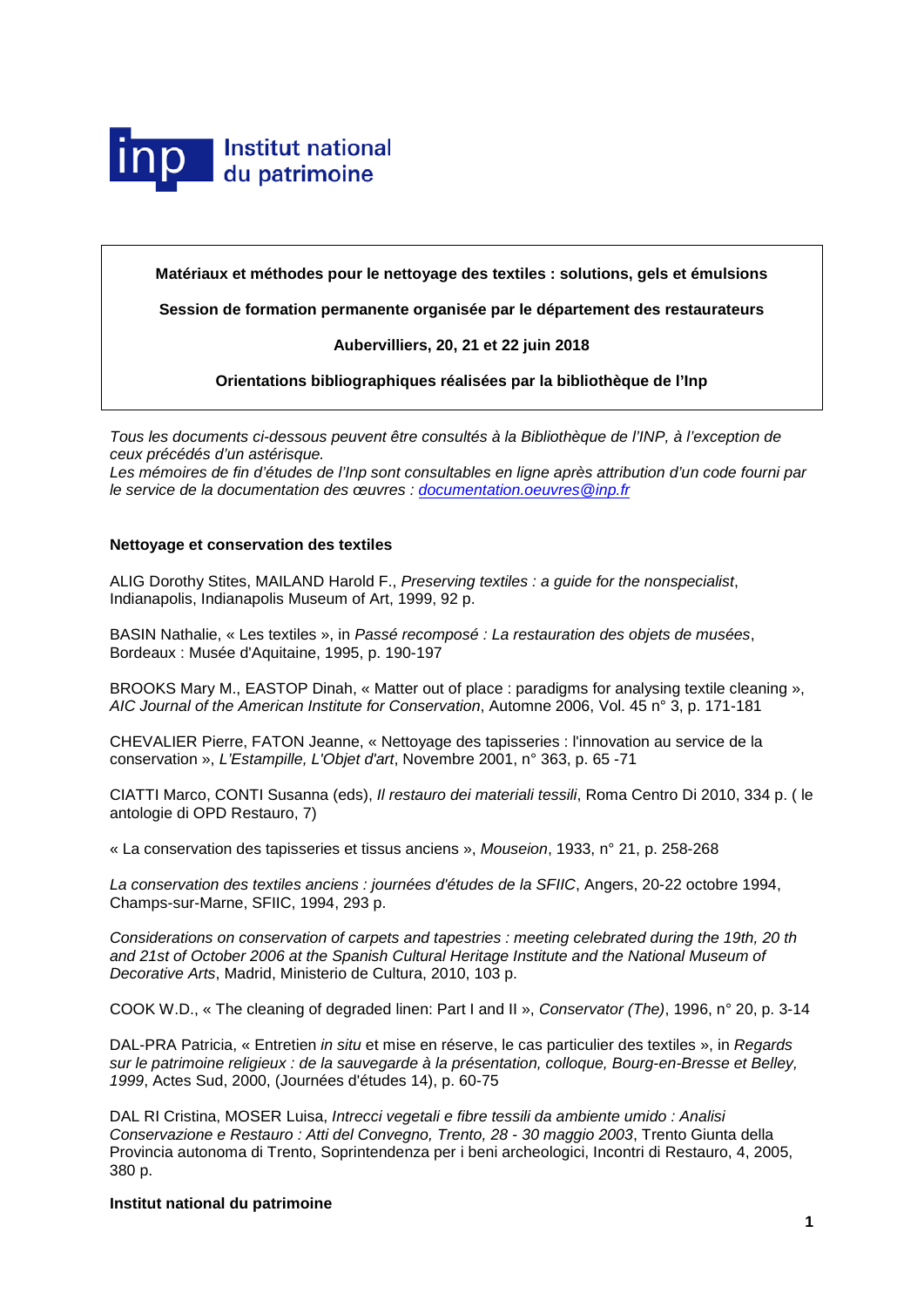FLORÉN Eva, JOSEPHSSON Ingrid, *Konservering av vävda tapeter* = *The Conservation of Woven Tapestries*, Stockholm, the Royal collections, 1980, 24-16 p.

GEIGER Agnès, « Preservation of textile objects », in *Recent advances in conservation : Contributions to the IIC Rome conference*, 1961. London, Butterworths, 1963, p. 185-189

GLOVER Jean M., *Textiles : their care and protection in museums*, London : Museums association, 1973, 9 p.

LANDI Sheila, *The textile conservator's manual*, Oxford : Routledge, Taylor & Francis Group, 2011,  $2^{nd}$  ed. (Butterworth-Heinemann series in conservation and museology), 340 p.

LEENE Jentina E., *Textile conservation*, London, Butterworths, 1972, 275 p.

LEMONNIER M.L., VIGUIER M., *Les textiles et leur entretien*, Paris : Lib. Jacques Lancre, 2ème ed., 1960 [1968 ?], 192 p.

MARKO Ksynia, *Textiles in Trust : Proceedings of the symposium held at Blickling Hall, Norfolk, September 1995*, London, Archetype, 1997, National trust, XIII-199 p.

MARTIN Erik, MOULIN Pierre, *Guide d'entretien des revêtements de sièges*, Paris : CTBA, 1991, 71 p.

MARTIUS Sabine, RUSS Sibylle, *Historische Textilien : Beiträge zu ihrer Erhaltung und Erforschung*, Nürnberg Germanisches Nationamuseum, 2002, (Veröffentlichung des Instituts für Kunsttechnik und Konservierung im Germanischen Nationalmuseum, Bd 6)

MASDEU Carmen, MORATA Luz, *Restauracion y conservacion de tejidos* = *Restauracio i conservacio de teixits*, Centre de documentacio i museu textil, 2000, 95 p.

MASSCHELEIN-KLEINER Liliane, « Le nettoyage des textiles anciens. Remarques préliminaires », *Bulletin de l'IRPA* n° 13, 1971-1972, p. 215-222

MAY Eric, JONES Mark, *Conservation science: heritage materials*, Cambridge, Royal society of chemistry (RSC), 2006, XIII-376 p.

NOONAN Maire Scally, *Examination and conservation of archaeological textiles*, London Institute of Archaeology, 1979, 52 p.

### **Notes de l'ICC** (PDF)

<<http://canada.pch.gc.ca/fra/1439925167385/1439385922889> > (consulté le 11 juin 2018)

Chapitre 13 – Textiles et fibres : Lavage des textiles de coloration naturelle, 2009, 13/7 Détergent anionique, 2009, 13/9 Nettoyage à sec des textiles de collection, 2009, 13/13 Test de solidité des couleurs, 2009, 13/14 Nettoyage mécanique des textiles, 2010, 13/16

PEDEMONTE Enrico (ed), *Fibre, tessuti e moda: storia, produzione, degrado, restauro e conservazione*, Venezia : Marsilio editore , 2012, 211 p.

PERTEGATO Francesco, *I tessili : Degrado e restauro*, Firenze, Nardini, 1993, 206 p. (Arte e restauro strumenti)

*Rengöring vid textilkonservering idag och i framtiden = Textile cleaning and conservation today and tomorrow*, Stockholm : Armémuseum, 1994, 47 p.

SCHILLER Wolfgang, « Kleben und Reinigen in der Textilrestaurierung: Beispiele des Kunstgewerbemuseums Berlin », *Restauro* [allemand], Juillet-Août 2002, Vol. 108 n° 5, p. 344-348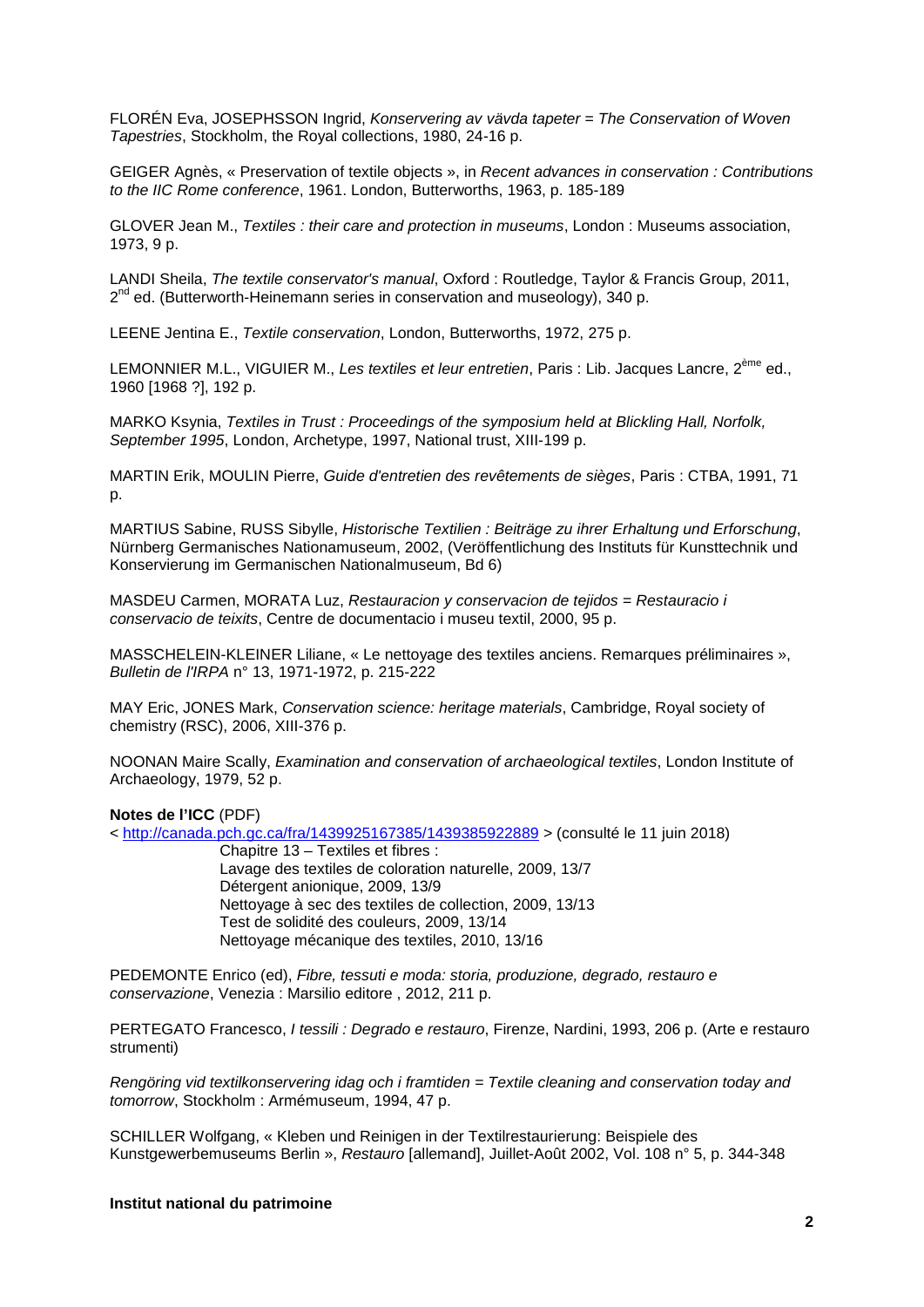SOUSA Micaela, MELO Maria João, AGUIAR-RICARDO, Ana, CRUZ Paula, « A green approach to antique textile cleaning », in *ICOM-CC 14th triennial meeting The Hague, 12-16 September 2005, preprints - vol. 2*. London : James & James , 2005, p. 944-953

TEMPLE Mary Beth, *Rescuing vintage textiles*, Haworth, NJ St. Johann Press, 2000, 78 p.

*Textile cleaning and conservation today and tomorrow = Rengöring vid textilkonservering idag och i framtiden*, Stockholm, Armémuseum, 1994, 47 p.

TIMAR-BALAZSY Agnes, EASTOP Dinah, *International perspectives on textile conservation*, London, Archetype, 1998, 169 p.

TOCA Teresa, *Tejidos: conservación – restauración*, Valencia : Universidad Politécnica de Valencia, 2004, 287 p.

WOLBERS Richard C, *Cleaning Painted Surfaces, Aqueous Methods*, London, Archetype Publications, 2000. Trad. fr. [*Le nettoyage des surfaces peintes : méthodes aqueuses*] MIRABAUD Sigrid, DESVOIS Laetitia sous la direction de PALMADE-LE DANTEC Nathalie, Paris, Eyrolles / Institut national du patrimoine (Inp), 2013. Trad. it. [*La Pullitura di superfici dipinte : metodi acquosi*], Saonara, Il Prato, 2005

ZERONIAN S.Haig, NEEDLES Howard L., *Historic textile and paper materials II : Conservation and characterization*, Washington DC, American Chemical Society, 1989, IX-260 p. (ACS symposium series 410)

## **PH et chimie des textiles**

*Le pH* [numéro spécial], *CIBA Cahiers,* février 1956, No 63, 50 p.

BOURNE G., MOINE J. J., *Chimie : PH des solutions aqueuses*, Paris, CEDIC, 1983, F. Nathan, 141 p.

HARTSUCH Bruce E., *Introduction to textile chemistry*, New York, John Wiley & Sons, 1950 ; London, 413p.

HARWOOD F. Courtney, *Laundry chemistry*, London : British Launderer's Research Association, 1955, 152 p.

LE MOIGNE Nicolas , *Mécanismes de gonflement et de dissolution des fibres de cellulose*, Thèse de doctorat, Sciences et Génie des Matériaux, CEMEF, Centre de Mise en Forme des Matériaux, École Nationale Supérieure des Mines de Paris(ENSMP), 2008, 135 p. < [http://www.theses.fr/2008ENMP1581>](http://www.theses.fr/2008ENMP1581) (consulté le 11 juin 2018)

MOSS Sylvia, *Costumes and chemistry : a comprehensive guide to materials and applications*, Hollywood, Cal. : Costume & Fashion Press , 2001, 463 p.

PAJGRT Oldrich, REICHSTAETER Bohumil, *Processing of polyesters fibers*, Amsterdam Oxford New-York : Ed. Elsevier Scientific Publ. Comp., 1979, 550 p.

SEASE Catherine, « The case against using soluble nylon in conservation work », *Studies in Conservation*, 1981, Vol. 26 n° 3, p. 102-110

*Textiles: détermination du pH de l'extrait aqueux,* NF EN ISO 3071, Mai 2006 Saint-Denis-la-Plaine, AFNOR, 2006, V-4 p. (Normes françaises)

TÍMÀR-BALÀZSY Agnes, EASTOP Dinah, *Chemical principles of textile conservation*, Oxford Butterworth-Heinemann, 1997, XX-444 p.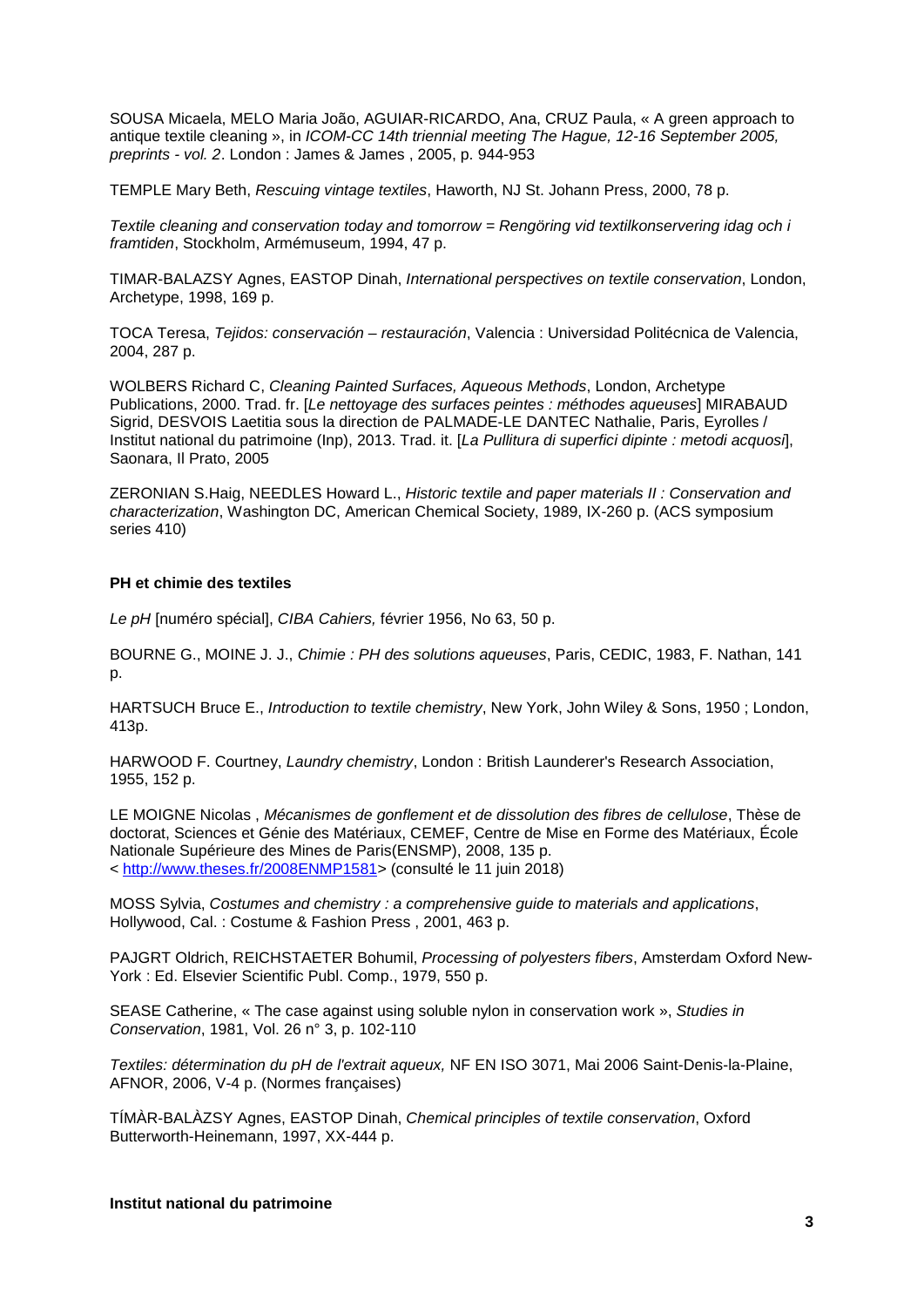WEBBER Roy Brian, *The book of pH : a simple and complete description of the theory and practice of the measurement of pH as applied to science and industry*, London, Newnes ltd 1957, 111 p.

#### **Méthodes acqueuses** : **détergents et surfactants**

ASH M., ASH I., *Formulary of detergents and other cleaning agents*, New York, N.Y. : Chemical Publushing C°, 1980, 348 p.

BORING Melissa, EWER Patricia, « Report on tests performed to determine the optimal concentration of the surfactant orvus WA paste for cotton », in *ICOM committee for conservation 10th triennial meeting, Washington, DC, USA 22-27 August 1993 : preprints*. Paris : ICOM committee for conservation, 1993, p. 289-292

BORING Melissa, EWER Patricia, « Surfactant comparison test » In *Proceedings of the paintings and textiles specialty groups, joint session, Thursday, June 6th, 1991, Washington D.C. : American Institute for Conservation of Historic and Artistic Works*, 1991, p. 41-61

CARTWRIGHT Helen, Colombini Alain, « Detergent monitoring during the washing process at the textile conservation studios Hampton Court palace », in *ICOM committee for conservation 10th triennial meeting, Washington, DC, USA 22-27 August 1993 : preprints vol. 1*. Paris : ICOM committee for conservation, 1993, p. 293-298

CHALMERS L., BATHE P., *Chemical specialties domestic and industrial : vol. 1 : Soap, detergents and laundry products, household pest control*, 2ème ed., London : George Godwin Ltd, [1978], IX-219 p.

CROUD V.B., « The influence of washing powder components on dye loss and dye fading », *Journal of the Society of Dyers and Colourists*, Avril 1996, vol. 112 n°4, p. 117-122

DOMINGO Xavier, « Les agents de surface anioniques », *L'actualité chimique : Enseignement - Industrie - Recherche*, Mars-avril-mai 1996, n° 2-3 , p. 54-57

GARNER V., *Textile laboratory manual. Vol. 3, Detergents*, New York : American Elsevier Publ., 1967, London : Heywood Books (3<sup>rd ed</sup>), 210 p.

HARRIS Jay C., *Detergency evaluation and testing*, New York, N.Y. London : Interscience publishers, 1954, X-210 p.

HEYMAN Benjamin, BIENSTMAN William, « Optimisation du nettoyage de tapisseries en laine et soie : étude comparative de divers tensioactifs non ioniques », *CoRé*, Décembre 2009, n° 23, p. 47-56

HOFENK DE GRAAFF Judith H., PHILIPPON J., *Les détergents et leur fonction dans le lavage des vieux textiles*, Bruxelles, ICOM, Comité pour les laboratoires de Musée, 1967, 17 p.

KARABORNI Sami, ESSELINK Klaas, SMIT Berend, « Le ballet moléculaire de l'huile et du savon : Les ordinateurs permettent de simuler l'intimité du lavage », *Recherche (La)*, Février 1996, n° 284, p. 74-79

LANG Lena, *Wasser in der restauratorische Praxis: Grundlagen und Methoden*, Saarbrücken : VDM Verlag Dr. Muller, 2008, 84 p.

LANGE Robert K. (ed), *Detergents and cleaners : a handbook for formulators*, Munich, 1994 Vienna New York : Hanser Publishers Cincinnati : Hanser/Gardner Publications, 276 p.

LEWIS Jane, EASTOP Dinah, « Mixtures of anionic and non-ionic surfactants for wet cleaning historic textiles: a preliminary evaluation with standard soiled wool and cotton test fabrics », *Conservator (The)*, 2001, n° 25, p. 48 ; 73-89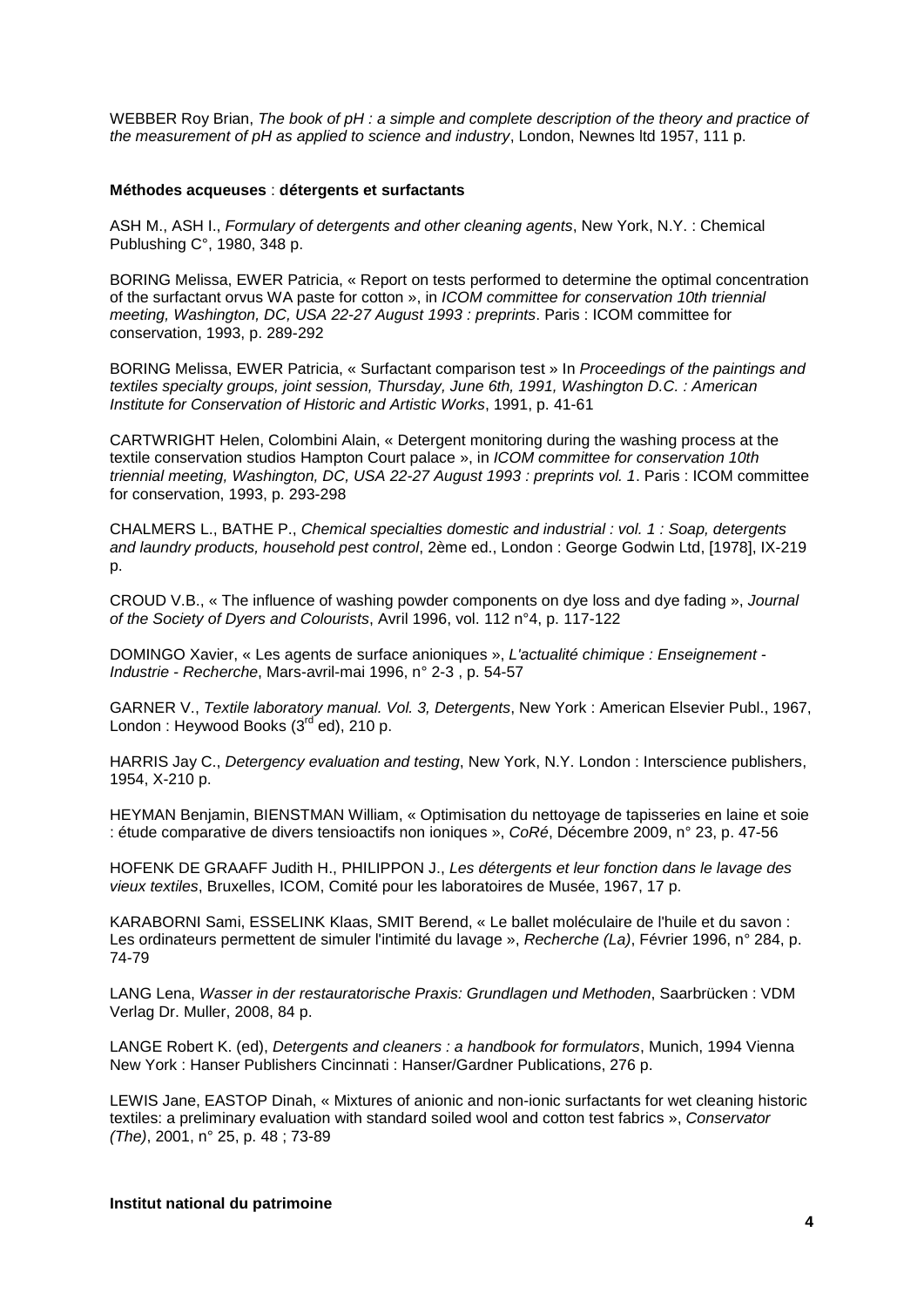REPONEN Tarja H., « The effects of conservation wet cleaning on standard soiled wool fabric: some experimental work », in *ICOM committee for conservation 10th triennial meeting, Washington, DC, USA 22-27 August 1993 : preprints*, Paris : ICOM committee for conservation, 1993, p. 321-326

ROUANET Jacques, TREZAIN Claude, « Présentation des agents de surface », *L'actualité chimique : Enseignement - Industrie – Recherche*, Mars-avril-mai 1996, n° 2-3, p. 15-22

SRIVASTAVA M. L., «Soiling of textiles and soil repellent/release finishes», *Textile Dyer & Printer*, 1 Juillet 1987, vol. 20, n° 13, p. 17-22

SHASHOUA Yvonne, « Investigation into the effects of cleaning natural woven textiles by aqueous immersion », in *ICOM Triennal meeting , 9th , Dresde , 1990*, Los Angeles, Cal : ICOM committee for conservation, 1990, p. 313

TIMAR-BALAZSY Agnes, « Wet cleaning of historical textiles: surfactants and other wash bath additives », *Reviews in conservation*, 2000, n°1 p. 46-64

WRIGHT J.A., HANLAN J.F., « Poly (vinyl pyrrolidone) as an aid in removal of stains from textile and ceramic materials », *IIC-CG Journal*, Automne 1978, vol. 4, n°1, p. 32-36

### **Méthodes acqueuses** : **enzymes**

\*ABDEL KAREEM Omar, RAGHAD Alfaisal, « Treatment, conservation and restoration of the bedouin dyed textiles in the Museum of Jordanian heritage », *Mediterranean Archaeology and Archaeometry*, Vol. 10, No. 1, p. 25-36

< [http://maajournal.com/Issues/2010/Vol10-1/Kareem%2010\\_1.pdf](http://maajournal.com/Issues/2010/Vol10-1/Kareem%2010_1.pdf) > (consulté le 11 juin 2018)

AHMED Harby E., *Biotechnological processes in the restoration of historical textiles : principles and practical application*, Saarbrücken, Lambert academic publishing (LAP), 2012, 188 p.

AHMED Harby E., KOLISIS FRAGISKOS N., « An investigation into the removal of starch paste adhesives from historical textiles by using the enzyme a-amylase », *Journal of cultural heritage*, Vol. 12 n° 2, Avril-juin 2011, p. 164-168

ANDREAUS J., RAMOS L.P., CAVACO-PAULO A., « Dry action of Trichoderma reesei cellulases on cotton fabrics », *Journal of the Society of Dyers and Colourists*, Avril 2000, Vol.116 n°4, p. 121-125

BAGLIONI P. , GIORGI R. , CD., « Nano-Materials for the Conservation and Preservation of Movable and Immovable Artworks », *International Journal of Heritage in the Digital Era* ISSN 2047-4970 (Print) Volume 1, Supplement 1, Pages 313-318

<<http://www.cut.ac.cy/euromed2012proceedings/shortPapers/313.pdf> > (consulté le 11 juin 2018)

BLASCO CASTIÑEYRA Isabel, DE LA VIÑA FERRER Sonsoles, SAN ANDRES MOYA Margarita, « Fundamentos y antecedentes de la utilización de enzimas en tratamientos de limpieza », *PH: boletín del Instituto Andaluz del Patrimonio Histórico*, 2005, Vol.13 No.53, p.24-34

*BRENDA : The Comprehensive Enzyme Information System* [en ligne], Braunschweig, Germany, Schomburg, Institut für Biochemie und Bioinformatik, Technische Universität Braunschweig <<http://www.brenda-enzymes.info/> > (consulté le 11 juin 2018)

CAVACO-PAULO Artur, Mechanism of cellulase action in textile processes [en ligne], *Carbohydrate Polymers*, n° 37, 1998<http://repositorium.sdum.uminho.pt/bitstream/1822/2398/1/13.pdf> (consulté le 11 juin 2018)

CAVACO-PAULO Artur, CORTEZ Joao, ALMEIDA Luis, « The effect of cellulase treatment in textile washing processes », *Journal of the Society of Dyers and Colourists*, Juillet/Août 1997, Vol.113 n°7/8, p. 218-222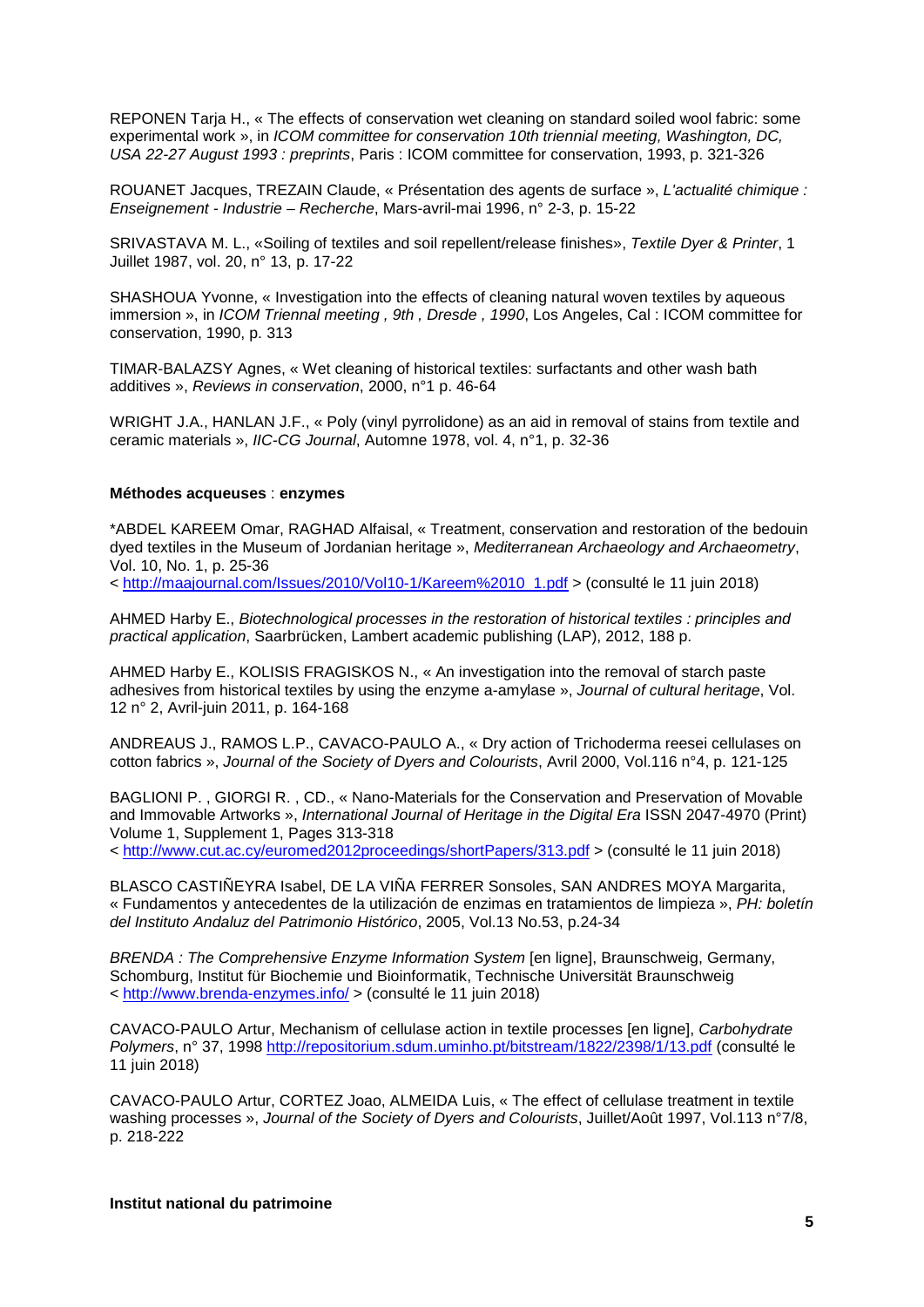COOPER David, KING Carolyn, SEGAL Judith, « The use of enzymes in partially non-aqueous media », in *Conservation of library and archive materials and the graphic arts*, London, Institute of paper conservation/society of archivists, 1987, p.25-30

DURAN Nelson, DURAN Marcela, « Enzyme applications in the textile industry », *Review of progress in coloration*, 2000, n° 30, p. 41-44

ERICKSON Harold M, « Usage recommendations for alpha-amylases: maximizing enzyme activity while minimizing enzyme-artifact binding residues », *The Book & Paper Group annual* [en ligne], 1992, Vol.11, p.24-33

<<http://cool.conservation-us.org/coolaic/sg/bpg/annual/v11/> > (consulté le 11 juin 2018)

FARIHA Hasan, SHAH AAMER Ali, JAVED Sundus, HAMEED Abdul, « Enzymes used in detergents: lipases », *African Journal of Biotechnology,* 2 August, 2010, Vol. 9, n°31, p. 4836-4844, <<https://www.ajol.info/index.php/ajb/article/view/92032> > (consulté le 11 juin 2018)

HEIKINHEIMO L., CAVACO-PAULO A., NOUSIAINEN P., « Treatment of cotton fabrics with purified trichoderma reesei cellulases », *Journal of the Society of Dyers and Colourists*, Juil/Août, 1998, Vol.114, p. 216-220

KOUZNETSOV Dmitri A., « Biochemical methods in cultural heritage conservation studies: an alkylation enzyme, S-adenosylmethionine transmethylase », *Studies in Conservation*, 2000, Vol. 45 n° 2, p. 117-126

MATTHEWS J. Merritt, *Die Textilfasern : ihre physikalischen, chemischen und mikroskopischen Eigenschaften*, Berlin : Julius Springer , 1928, XII-847 p.

NIKOLOVA Diana, « Proteinase inhibitors from vegetables and their application in enzymatic conservation treatments », *Restaurator,* 1993, Vol.14 No.4, p.199-216

ROGERSON C., EASTOP D., « The application of cross sections in the analysis of historic textiles », *The Conservator*, 1999, Vol. 23, n° 1, p. 49-56

SAWADA K., TOKINO S., UEDA M., « Bioscouring of cotton pectinase enzyme », *Journal of the Society of Dyers and Colourists*, Nov, 1998, Vol.114, p. 333-336

SCHWARZ Ingrid, BLÜHER Agnès, BANIK Gerhard, « The development of a ready-to-use poultice for local removal of starch paste by enzymatic action », *Restaurator,* 1999, Vol. 20, n°3-4, p. 225-244

STAVROUDIS C., DOHERTY T., WOLBERS R. , « A New Approach to Cleaning I: Using Mixtures of Concentrated Stock Solutions and a Database to Arrive at an Optimal Aqueous Cleaning System », *WAAC Newsletter,* May 2005, V. 27 N° 2 p. 17-28 <http://cool.conservation-us.org/waac/wn/wn27/wn27-2/wn27-205.pdf>(consulté le 11 juin 2018)

VILCHEZ MALDONADO Susana, *Nuevos tratamientos de lana con enzimas* [en ligne], Thèse, Doctor in biologia, Universitat de Barcelona. Departament d'Enginyeria Química i Metal·lúrgia, 2005, VI-225 p. <http://digital.csic.es/handle/10261/32604> (consulté le 11 juin 2018)

# **Méthodes acqueuses** : **émulsions, micro-émulsions, gels**

\*BAGLIONI Piero, DEI Luigi ; CARRETTI Emiliano, et al., « Gels for the conservation of cultural heritage », *Langmuir*, vol. 25 n° 15, 2009, .p. 8373-8374

\*BAGLIONI Piero, DEI Luigi ; CARRETTI Emiliano, et al., « Poly(vinyl alcohol)−borate hydro/cosolvent gels : viscoelastic properties, solubilizing power, and application to art conservation », *Langmuir*, vol. 25 n° 15, 2009, p. 8656-8662

BAGLIONI Piero, GIORGI Rodorico, BERTI Debora, et al., « Smart cleaning of cultural heritage : a new challenge for soft nanoscience », *Nanoscale*, n° 4, 2012, p. 42-53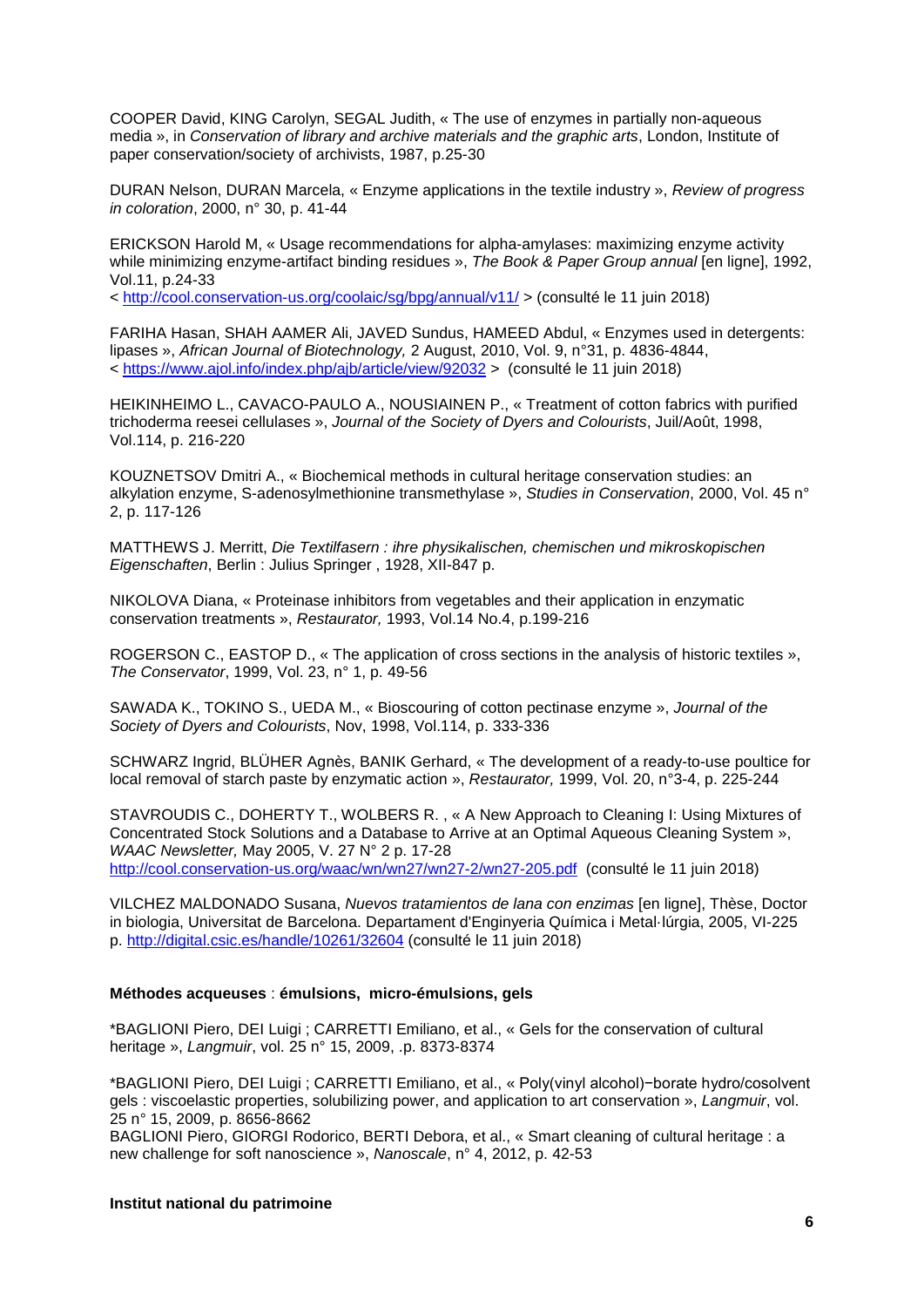\*BONINI M., LENZ S., GIORGI R., BAGLIONI P., « Nanomagnetic sponges for the cleaning of works of art », *Langmuir,* Vol. 23, No. 17, 2007, p. 8681-8685 <http://pubs.acs.org/doi/pdf/10.1021/la701292d> (consulté le 11 juin 2018)

BUERGHER François, BLOMET Joël, MATHIEU Laurence, *La magie des solvants : principes, toxicologie, risque écologique, solutions alternatives*, Valmondois : Editions Prevor, 1998, 415 p.

CAMPANI Elisa, CASOLI Antonella, CREMONESI Paolo , *L'uso di Agarosio e Agar per la preparazione di "gel rigidi = Use of Agarose and Agar for preparing "rigid gels*", Saonara : Il prato, 2007, 52 p.(I Quaderni del CESMAR7, 4)

\*CARRETTI Emiliano, DEI Luigi ; MACHERELLI Azzurra, « Rheoreversible polymeric organogels : the art of science for art conservation », *Langmuir*, Vol. 20, n° 20, 2004, p. 8414-8418

GIORGI Rodorico, BAGLIONI Piero, BERTI Debora, et al., « New methodologies for the conservation of cultural heritage: micellar solutions, microemulsions, and hydroxide nanoparticles », *Accounts of chemical research* - Vol. 43, Iss. 6, n° spécial : *Advanced techniques in art conservation*, June 15, 2010, p 695-704

GUERRIER Julie, PONS Emmanuelle, « Nettoyage des filés d'argent ternis dans le domaine textile : comparaison du gel d'agarose et de l'éponge dite PVA comme supports poreux pour une électrolyse locale », *Techne* n° 42, 2015, p. 109-114

## **Nettoyage à sec : les solvants**

ALBINSON Ernest, *Introduction to cleaning technology for dry-cleaners and launderers*, London : Iliffe & Sons, 1952, 111 p.

BORGIOLI Leonardo, PANERO Cristina, *I solventi per il restauro*, Firenze : Phase, 1995, 48p.

*Fiches techniques : le nettoyage à sec*, Ecully : IREN - CTTN - Institut de recherche sur l'entretien et le nettoyage, [1973-1981]

MASSCHELEIN-KLEINER Liliane, « Remarques sur l'utilisation des solvants en conservation », *Conservation Restauration*, 1988, n°9, p. 28-33

SAERA VILA Amparo, *Estudio comparativo de aplicaciones informáticas para el cálculo de parámetros de solubilidad. Triansol, Solvent Solver y Trisolv, Máster Universitario en Conservación y Restauración de Bienes Culturales- Màster Universitari en Conservació i Restauració de Béns Culturals (D-RES)*, Universitad Politecnica de Valencia, Espagne : 1999, 66 p. <https://riunet.upv.es/handle/10251/13170> (consulté le 11 juin 2018)

WRIGHT J.A., HANLAN J.F., « Poly (vinyl pyrrolidone) as an aid in removal of stains from textile and ceramic materials », *IIC-CG Journal*, Automne 1978, Vol.4 n°1, p. 32-36

## **Etudes de cas**

BASILE Alfonso, BASILE Vincenzo, ZINGARELLI Marina, « Il restauro della tunica del profeta Maometto : intervenire su di un' opera sacra », in *Lo Stato dell'arte 9 : IX congresso nazionale IGIIC : volume delle atti : Cosenza, Palazzo Arnone, 13-15 ottobre 2011*. Firenze : Nardini, 2011, p. 181-188

BONPAS BERNET Julie, *Parée ou paré de soie ? Conservation-restauration d'un vêtement tibétain du musée ethnographique de Bordeaux II. Etude comparative de deux méthodes de nettoyage : les gels rigides et les argiles*, [en ligne] Mémoire, Saint-Denis : Inp, département des restaurateurs du patrimoine, 2014, 251 p. [https://plateforme-](https://plateforme-pedagogique.inp.fr/mod/data/view.php?d=5&rid=18779&filter=1)

[pedagogique.inp.fr/mod/data/view.php?d=5&rid=18779&filter=1](https://plateforme-pedagogique.inp.fr/mod/data/view.php?d=5&rid=18779&filter=1) (consulté le 12 juin 2018)